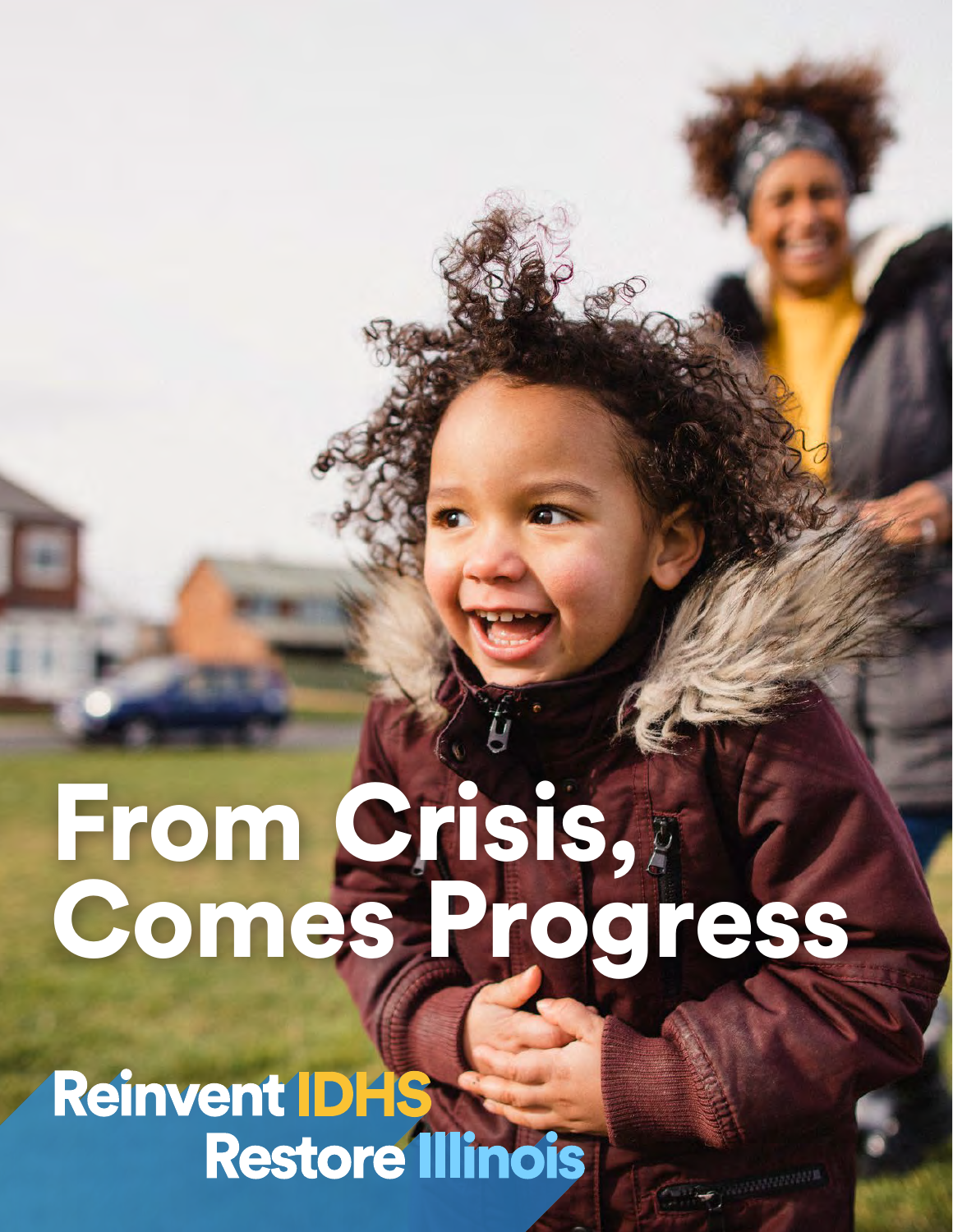# **Introduction**

IDHS swiftly, responsibly, and thoughtfully transformed its service delivery system starting in March 2020 to adapt and respond to COVID-19, following guidelines from Illinois Department of Public Health (IDPH) and the Centers for Disease Control and Prevention (CDC). This transformation occurred in phases informed by data and science, with input from key stakeholders.

**The COVID-19 crisis forced us to think harder about who we serve and how we can better serve them. We know the programs and services we provide are valued and necessary to Illinois' social safety net, as more than one in four people in Illinois rely on us every day. We also know that we must continue to evolve to meet the needs of Illinois residents and, during this crisis, we have learned a great deal that will shape our future.**

**Specifically, we have learned some customers thrive with online services, so IDHS plans to maintain or expand our online offerings where it makes sense. We also affirmed many customers still need inperson help, so we're putting in place safety measures to meet their needs without putting them or our employees at risk.** 

**Finally, we learned that an organization like ours is only as good as our people and our partners. The dedication and determination they have shown to their work is nothing short of heroic. At considerable personal risk they have continued to provide a broad range of critical services to the neediest people in Illinois. As we move forward, we will empower them to help shape the agency's future.**

**Even before COVID-19 struck, we knew IDHS had to adapt to a changing world with more technology and more challenges, and the pandemic has only accelerated our work. Today, with more people out of work, stress, depression, and related problems – from domestic violence to mental health crises to substance use disorders – are on the rise. In response, IDHS must find new and innovative ways to meet these growing social service needs.**

**IDHS's framework builds upon Governor Pritzker's Restore Illinois plan. Further, it seeks to inspire new thinking and to retain the "best" lessons and practices from the COVID-19 experience to create a stronger human services system for the future. We acknowledge that our own operations have been forever transformed by our response to this crisis. For some of our employees, remote work may remain** 

**the norm. Where in-office services resume, we will focus on developing sustainable safety solutions including staggered start and end times, staff rotations, and office design elements that allow for physical distance. These will not only be a matter of health and public safety, but also a matter of longterm flexibility and productivity.**

**As we move forward, we will empower our people to help shape the agency's future.**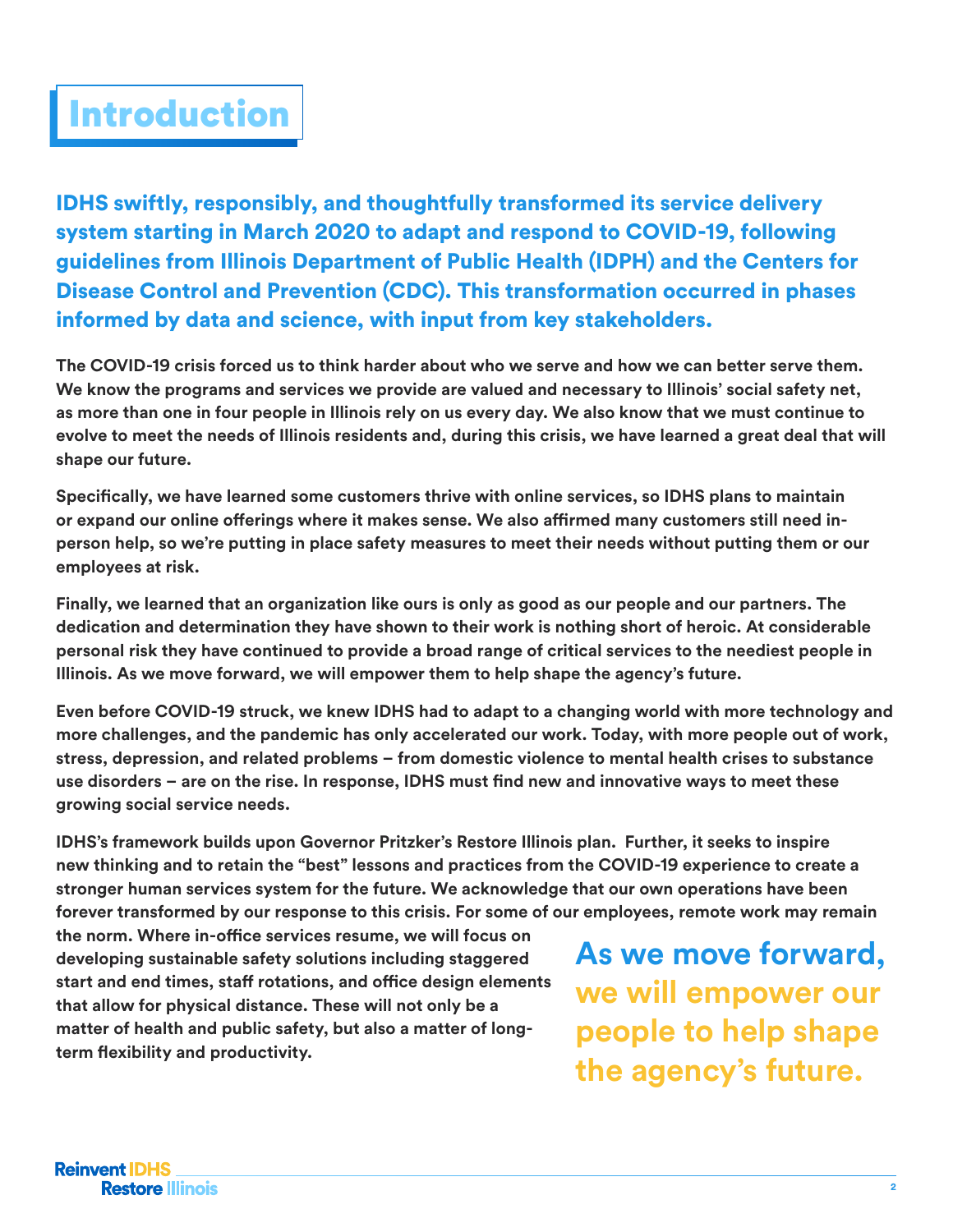**This framework will unite restoration and re-invention planning efforts across IDHS, governed by consistent principles, metrics, and data to ensure safety, efficiency, evolution, and impact. The scope of this effort includes high-level planning from all IDHS program divisions and operational areas. This framework will serve as the agency-wide macro roadmap for the resumption and/or reinvention of programs over a period of time.** 

**The framework will also be advanced through an equity lens. IDHS decisions regarding activities, investments of resources, policy, and programs will continue to be informed by data and focus on meeting the needs of those most impacted by COVID-19. It will also address racial/geographic/ethnic/ disability/residency disproportionate impacts and outcomes. Equity explicitly means equity in outcomes, not equity in resources. The fact is, some communities need more help than others in order to achieve anything close to equitable outcomes, so we will always be asking whether our investments advance or impede our equity goals.**

**This transformation will require a culture shift across the agency to not only embrace the "new normal" in terms of safety precautions and social distancing guidelines, but also inspire a "can do" attitude about adopting innovative ways of conducting our work and caring for our clients. IDHS has always fostered a culture of human closeness where we extend ourselves to care for those most in need. That spirit will continue even as we maintain and encourage social distancing. At IDHS, we are all in this together and we will conduct our work with empathy and respect for our colleagues' safety, their unique circumstances, and their ability to contribute to making IDHS a nationally renowned state agency.**

**Thank you for joining us in this effort to safely meet the challenges of COVID-19 while strategically transforming our work so that we can continue to provide exemplary human services to residents in the State of Illinois.**

# Framework

# GOAL

IDHS will successfully restore suspended, limited, or remote-only services and programs in a way that is responsive to the changed environment, ensures optimal safety of employees and clients, and leverages the opportunity to reinvent program models to reflect client and agency need.

**Progress toward restoration will be guided by data and responsive to changing safety needs based on three primary indicators.**



**IDPH Critical Regions & Zip Codes**



**Trends in Client & Staff Positivity**

**Client Impact Indicators**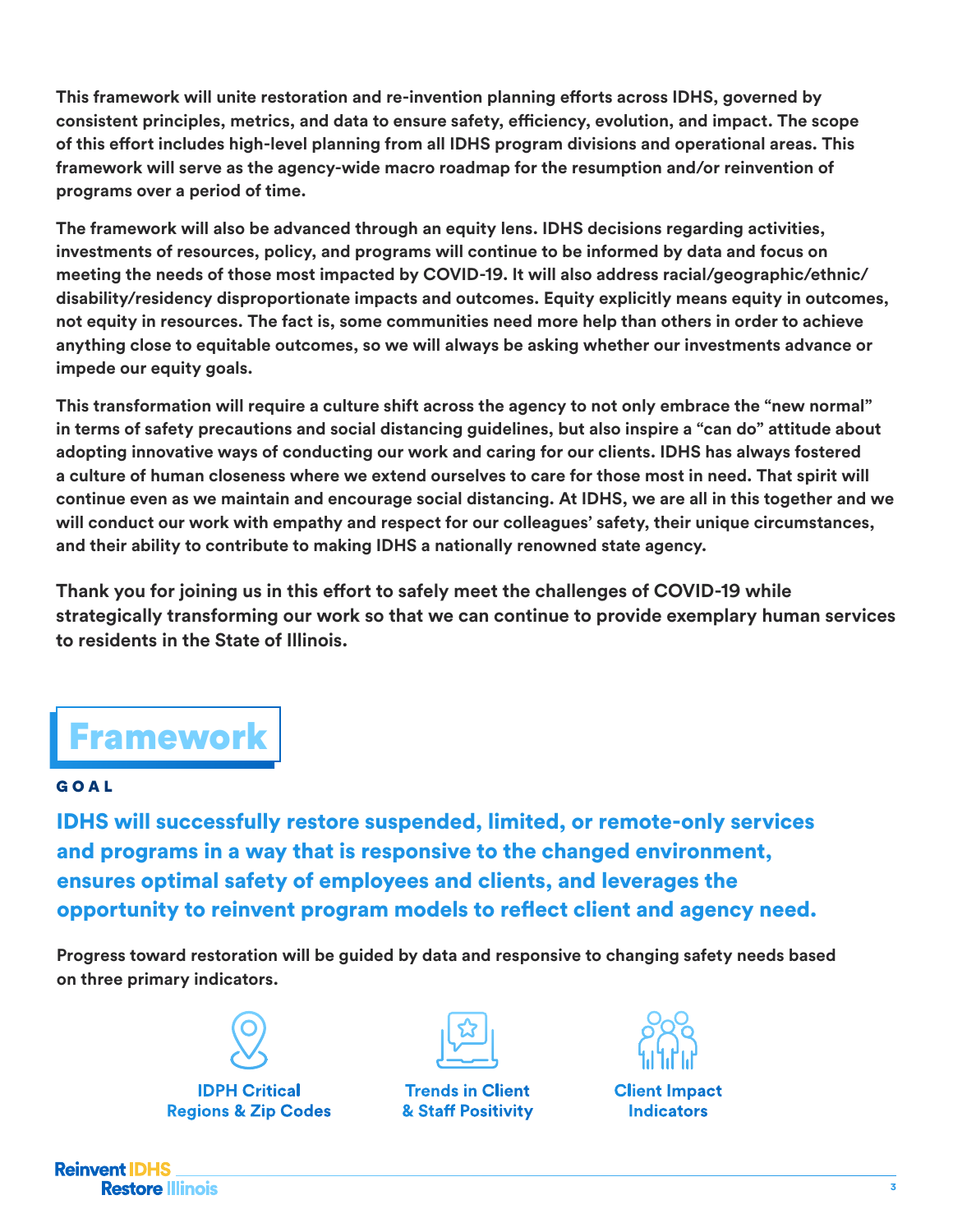# RESTORE ILLINOIS AS IT APPLIES TO IDHS

# PHASE ONE: RAPID SPREAD

- + Limited office workplace presence
- + In person field services suspended
- + Shift to virtual services

### + Retention payments

+ State operated hospitals and developmental centers open with strict safety precautions

## PHASE TWO: FLATTENING

- + Limited office workplace presence
- + In person field services suspended
- + Shift to virtual services

 $\bullet$ 

- + Retention payments
- + State operated hospitals and developmental centers open with strict safety precautions

#### 6 PHASE THREE: RECOVERY

- + Phase in office workplace presence with strict safety precautions
- + Continued focus on telework, online services, and virtual interactions
- + Maintain virtual field services and limited inperson contact where permitted
- + Retention payments phase down, phase up planning grants
- + State operated hospitals and developmental centers open with strict safety precautions

#### $\bullet$ PHASE FOUR: RESTORATION

- + Increase in office workplace presence with strict safety precautions
- + Selective in person meetings allowed (with safety precautions) and virtual interactions remain encouraged
- + Maintain virtual field services where effective and safely resume some in person services where permitted
- + Retention payments phase down, phase up planning grants
- + Initiate temporary bridge grants for shut-downs
- + State operated hospitals and developmental centers open with strict safety precautions; limited visitors based on defined safety criteria; consider resumption of on-site monitoring and investigations

# PHASE 5: REINVENTION

- + Services restored and reinvented with continued evolution and refinement
- + Continue safety precautions as recommended by IDPH/CDC and support for health system management of health crises

**Reinvent IDHS Restore Illinois** 

5